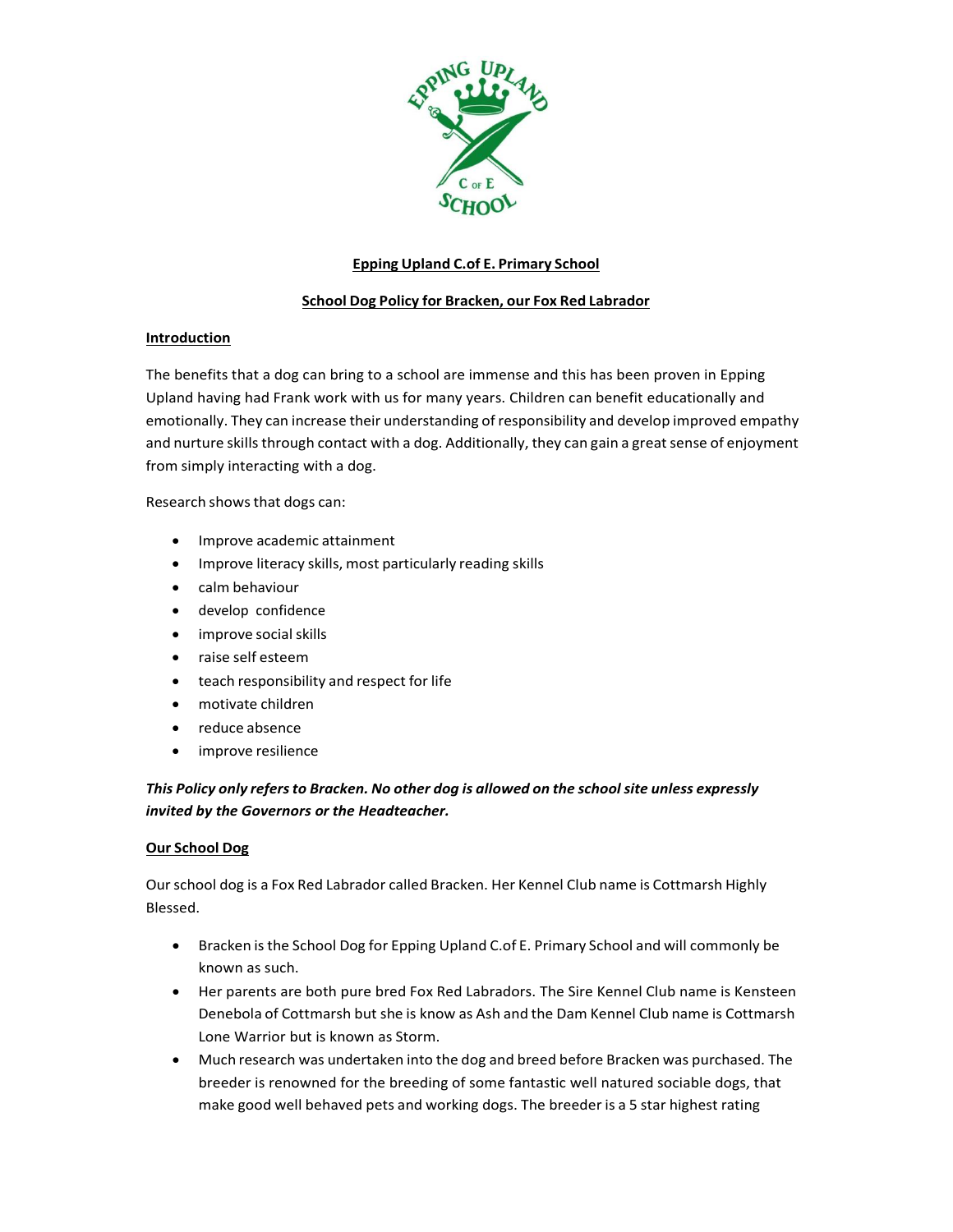Kennel Club breeder, and both the Sire and Dam have been health checked to the highest standard before producing the 8 puppies they reared.

- Bracken comes with a Five generation pedigree certificate.
- Bracken is owned by Mr Simon Parrish and Mrs Alison Parrish. Mr and Mrs Parrish will house and feed Bracken and be responsible for her upkeep outside of school working hours. They will accept all responsibility for her when she is not in school. She will grow up on the farm enjoying lots of freedom around the fields. When not at school she will be seen riding on the combine and tractors as well as resting in the office on wet days.
- Bracken will always be appropriately clean and groomed when coming into school.
- Mr and Mrs Parrish will be responsible for training Bracken to the highest standard so that she behaves appropriately, safely and according to her surroundings.
- Bracken is only allowed in school under the express invitation of the Headteacher.
- During the school day, Mrs Alison Parrish has overall responsibility for Bracken. However, Mrs Sarah Hurwood (Headteacher), Mrs Karen Smith (Wellbeing Mentor) and Mrs Cathy Newland (Deputy Headteacher) will also be named as the responsible adults to ensure the welfare of the dog and safety of the children and adults.
- During the school day, Bracken will be required to carry out certain duties, tasks and activities that the Headteacher considers to be appropriate for the wellbeing and mental health of the pupils. At all times, Bracken's welfare will be paramount. Rest periods for Bracken will be regular and built in throughout the school day.
- The School will provide a suitable rest space for Bracken as deemed appropriate by Mrs Parrish.
- If Bracken is unwell, she will not be allowed into school.
- If Bracken requires maternity leave, the school will respect all recommended absence requirements.

A Contract has been established between Epping Upland C.of E. Primary School and Mrs and Mrs Parrish to ensure that the best interests of Bracken and the best interest of our pupils are maintained at all times.

Bracken is appropriately and relevantly insured. She has all up to date Vaccinations, and has been wormed and flea treated.

## **Bracken will:**

- Only be on the school site when invited by the Headteacher
- Always be with an appropriate adult. No child will *ever* be left unattended with Bracken
- Be appropriately and suitably trained to ensure the highest standards of behaviour
- Always be clean and suitably groomed
- Work with children as individuals and as a small groups
- May be present in a class lesson if considered relevant and appropriate
- When appropriate attend Assembly
- When appropriate attend school events
- Be included in all evacuation procedures

## **The School will:**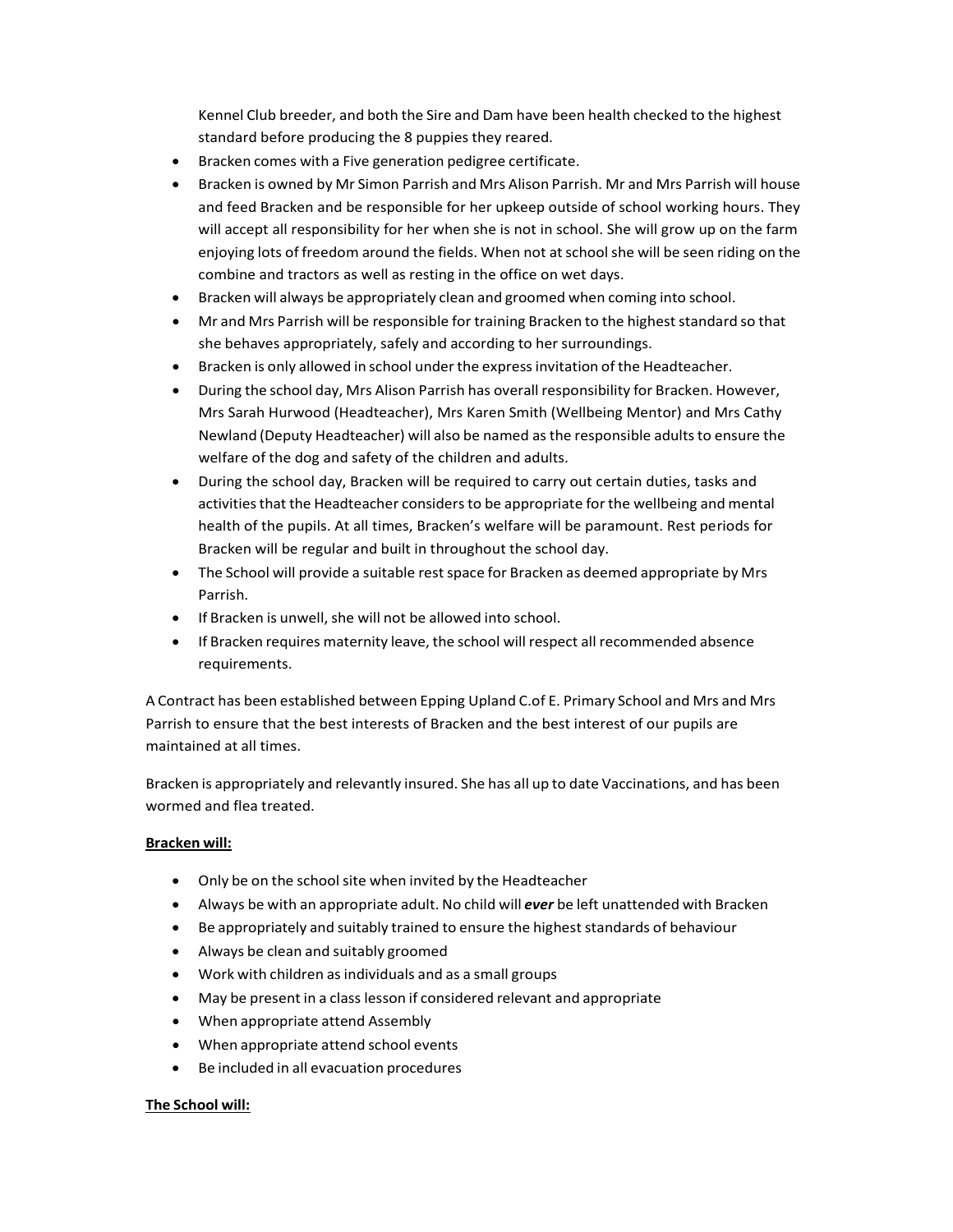- Carry out all necessary risk assessments
- Provide Bracken with a rest space removed from access by children. This designated space will be in the staff garden outside the staff room, where she will have shelter and space that is secure so that she cannot escape.
- Make sure Bracken is always with an appropriate adult
- Make sure children are *never* left unattended with Bracken, without an adult
- Make sure that when Bracken is working and with children she is on her lead
- Respect any dog allergies that some people may have
- Gain written parental permission for children to work with Bracken. No child will work with Bracken unless permission has expressly been given.
- Train the children to understand and know how they must behave with Bracken, reminding them to always remain calm near her, not make sudden movements and to not look directly into her eyes. Children will be told not to put their face near Bracken and to always approach her standing up. They will be taught that they should only stroke her on her body, chest and back – not her face or top of her head.
- Make sure children do not eat in front of Bracken
- Make sure children are gentle with her and do not play roughly with her
- Make sure that children do not disturb her whilst she is resting, eating or sleeping.
- Make sure that children *always* wash their hands after being in contact with Bracken
- Make sure she is walked down 'The Lane' outside the front of school or elsewhere outside of the school grounds with the intention that this is where she will relieve herself. Any unintended dog foul that appears in school grounds will be cleared and cleaned away immediately.
- Ensure that all visitors are informed about Bracken and our school protocols
- Remove Bracken to her rest place at any point that she shows distress or anxiety

## **School Dog Frequently Asked Questions**

## *Who is the legal owner of the dog?*

The legal owners of Bracken are Mr and Mrs Parrish who will support the costs associated with owning her; the school budget will fund Public Liability Insurance and any specialist training.

## *Is the dog from a reputable breeder?*

Yes, Bracken was specifically chosen for her breed which was also determined by the quality of her breeding and her breeder. She has a pure bloodline.

## *Will the dog be a distraction?*

Undoubtedly, in the first couple of weeks, but after everyone has got used to having her around, she will just become a 'part' of us. Our intent isto avoid any disruption so that Bracken 'blends' in to the routine of our normal school day. Bracken will have long rest breaks away from the children, where they are unable to access her.